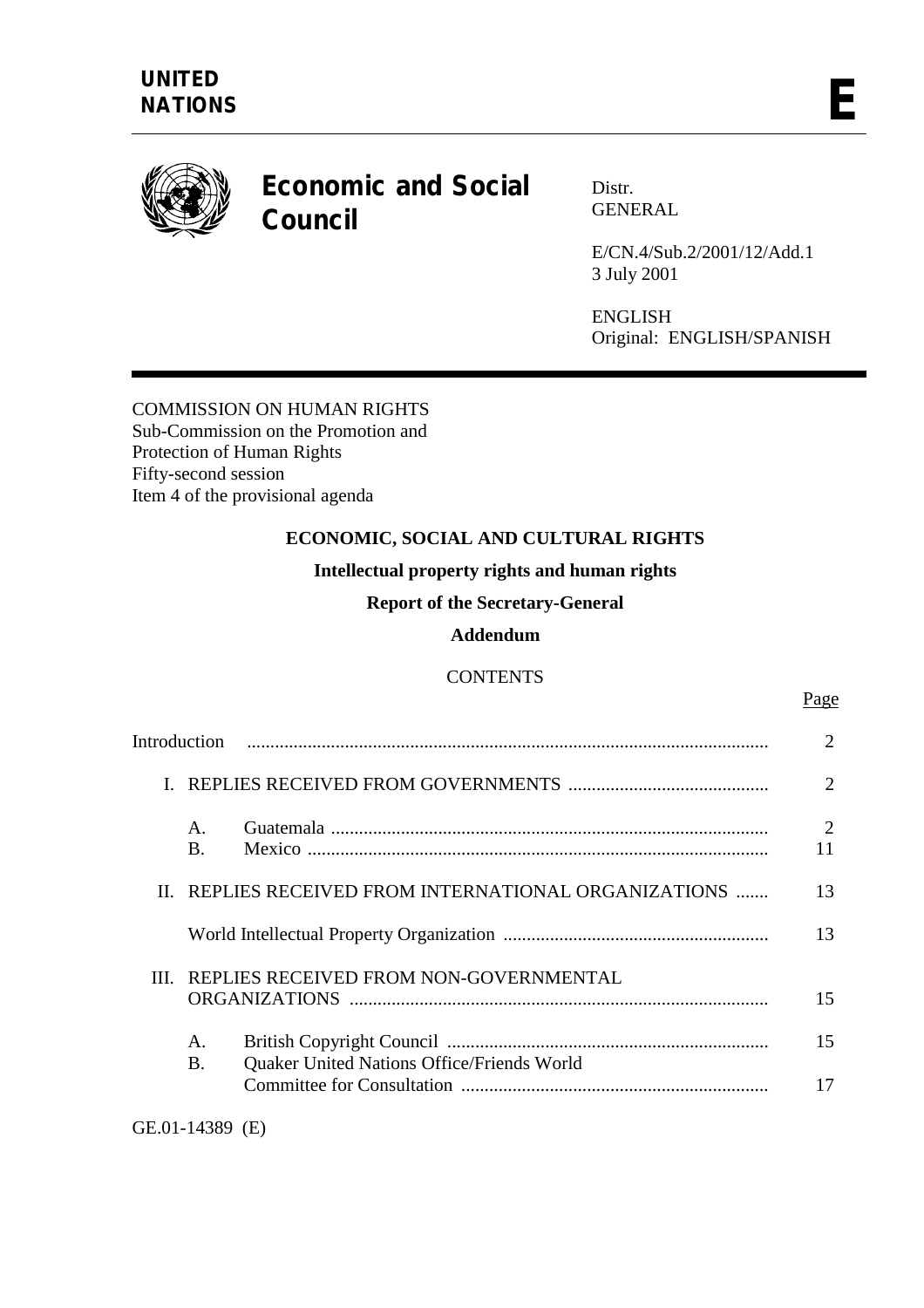## **Introduction**

 The present report includes responses received after the submission of document E/CN.4/Sub.2/2001/12, from the Governments of Guatemala and Mexico, from the World Intellectual Property Organization, from the British Copyright Council and from the Quaker United Nations Office/Friends World Committee for Consultation.

## **I. REPLIES RECEIVED FROM GOVERNMENTS**

## **A. Guatemala**

[Original: Spanish]

1. This document is a compilation of national and international legislation in the area of intellectual property, copyright and related rights in the State of Guatemala, with emphasis on those activities that are considered to be positive developments by the State in guaranteeing the exercise of such rights. Most of the information was provided by the Intellectual Property Registry of Guatemala.

2. Part I of the document describes the constitutional regime governing copyright; part II industrial property rights. Part III deals with limitations of such rights and part IV, protection of traditional knowledge, indigenous cultural values, folklore and access to biological diversity.

## **I. Constitutional and legal regime governing intellectual property, copyright and related rights in Guatemala**

3. The Constitution of the Republic of Guatemala recognizes and protects freedom of industry and business, as well as patent rights, as rights inherent in the human person, and guarantees their holders the enjoyment of exclusive ownership of their creations, in conformity with the law and international treaties to which Guatemala is a party. Article 41 of the Constitution defines property rights and article 42, copyright and patent rights. Article 46 establishes the primacy of international law over domestic law.

4. By Decree No. 33-98 of the Congress of the Republic, which was published in the Official Journal on 21 May 1998 and entered into force on 21 June 1998, the Law on Copyright and Related Rights was adopted; it is a legislative text in the public order and in the social interest designed to protect the rights of authors of literary and artistic works, performers, phonogram producers and broadcasting organizations. This text supersedes the previous legislation, Decree No. 1037 of the Congress of the Republic, adopted in 1954, which dealt only with copyright.

5. The Law is also based on Guatemala's international obligations as a party to the Berne Convention for the Protection of Literary and Artistic Works, the International Convention for the Protection of Performers, Producers of Phonograms and Broadcasting Organizations, the Convention for the Protection of Producers of Phonograms against Unauthorized Duplication of their Phonograms and the Agreement on Trade-Related Aspects of Intellectual Property Rights (TRIPS), all of which have been adopted and ratified by Guatemala.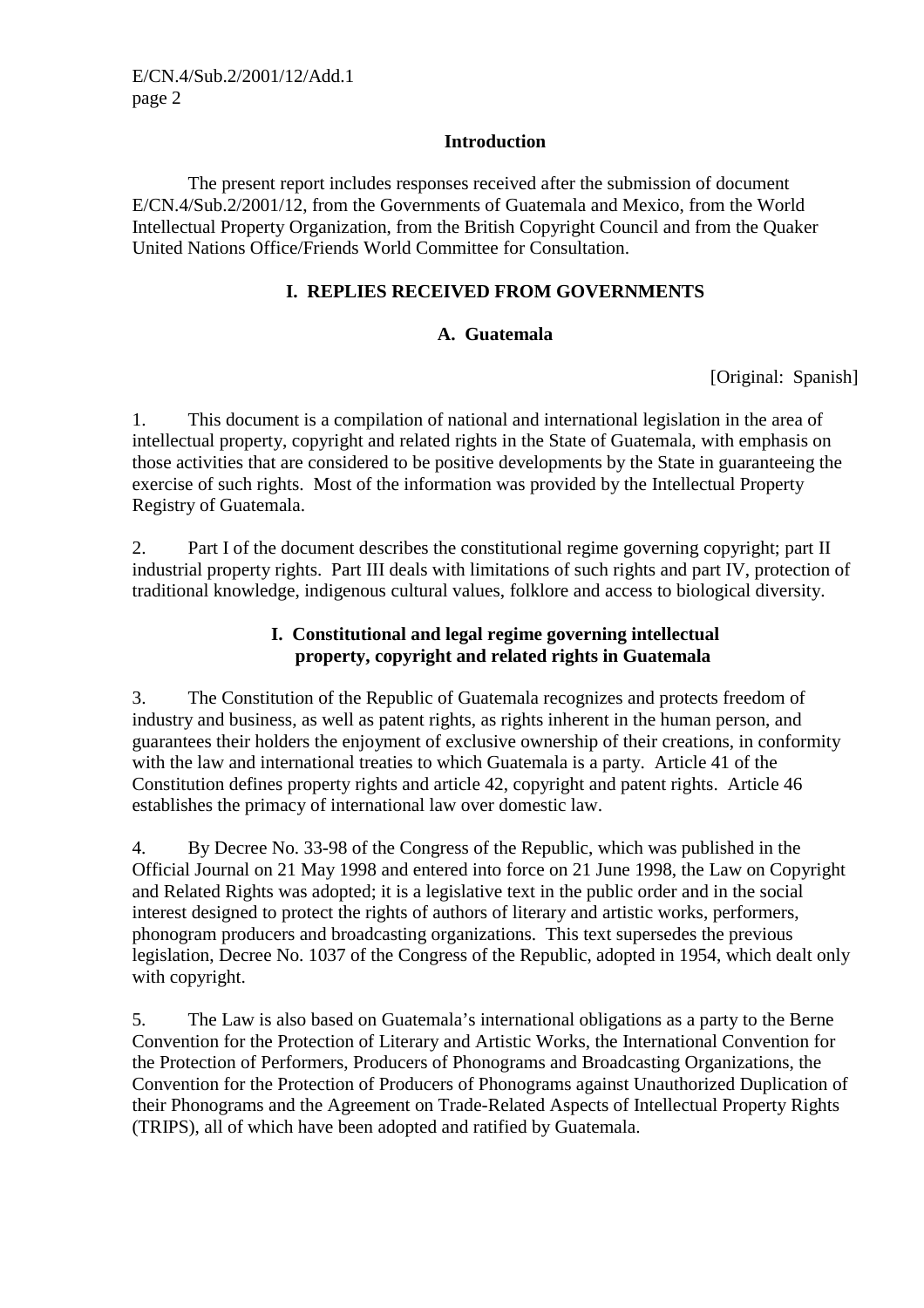6. Further legislation consists of the Central American Agreement for the protection of industrial property (adopted by Decree No. 26-73 of the Congress of the Republic), and the Patent Law on Inventions, Utility Models, Designs and Industrial Designs (Decree-Law No. 153-85). However, as such laws were not considered to respond adequately to changes due to developments in international trade and new technologies, the Industrial Property Law was enacted. It contains a series of norms effectively recognizing industrial property rights and protecting them in accordance with the requirements of today.

7. The need to revise earlier legislation in this field was also obvious in view of Guatemala's interest in strengthening protection of the intellectual property rights laid down in the Universal Declaration of Human Rights and in two provisions incorporated into the 1985 Constitution of the Republic concerning the protection of such rights: the first indicating that copyright is a fundamental human right and that those holding such rights enjoy exclusive ownership of their work in accordance with the law and international treaties (art. 42) and the second, that treaties and conventions ratified by Guatemala take precedence over internal law (art. 46). The incorporation of these two provisions into the Constitution, therefore, raised the need for the State to provide better and more effective protection of such rights, as a basic principle of social justice.

8. After the Law on Copyright and Related Rights had been in force for more than two years, experience with its implementation highlighted the need to expand, clarify and in some cases correct some of its provisions, not only to provide authors and right-holders with genuine and effective protection of such rights, but also to make the Law more responsive to current requirements imposed by the new technologies available for the dissemination of works. For this reason, the executive branch sponsored the adoption of a set of amendments to the Law; they are contained in Decree No. 56-2000 of the Congress of the Republic, which was adopted on 31 August 2000 and entered into force on 1 November 2000.

9. The above-mentioned Law grants authors a series of rights of a moral nature (right to be mentioned as author, right to ensure that the work is not altered or changed, etc.) and proprietary nature (right to authorize third parties to reproduce, distribute and market the protected work, communicate it to the public in any form whatsoever and make any use of it whatsoever); establishes exceptions to these rights (private copy, library copy, right of citation, etc.), fixes at 75 years the time limit for the protection of all categories of works with regard to property rights; establishes special provisions protecting computer programmes as literary works; includes a group of provisions governing audiovisual works and provides appropriate regulations for the different contracts covering such rights.

10. Principally, however, the reforms recently adopted by the Congress of the Republic will put into effect a new system of organization, operation and supervision of collective management societies; a series of detailed rules for injured parties to obtain provisional measures, including so-called border measures, through judicial channels; measures to apply oral proceedings, as governed by the Civil and Commercial Code of Procedure, to civil actions and the possibility, when the parties so agree, of submitting disputes to alternative dispute-resolution procedures, in conformity with the Arbitration Law currently in force.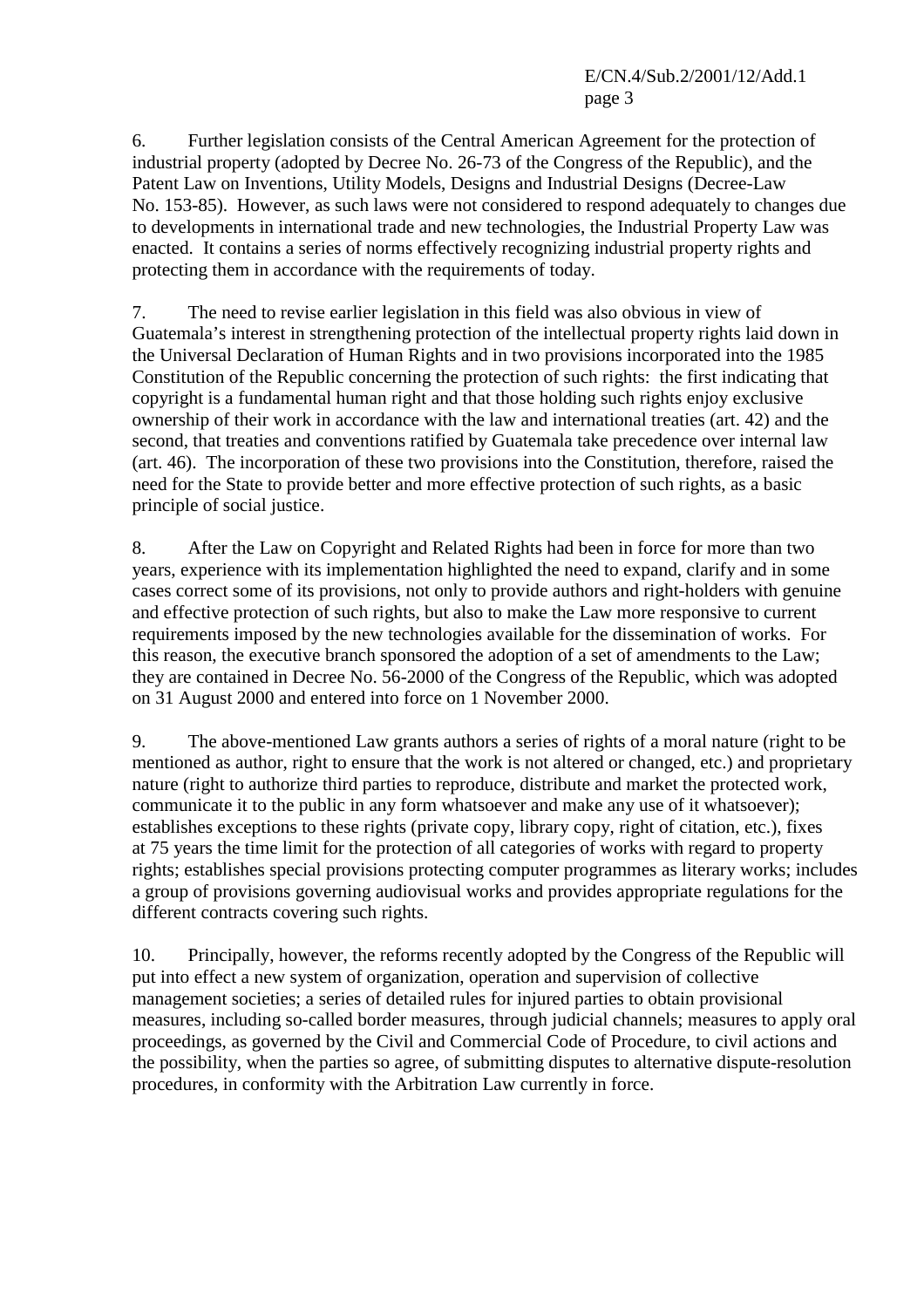11. In the area of criminal justice, the Law enables injured parties to associate themselves with criminal proceedings in the case of offences against copyrights and related rights, and also lays down an obligation for the Office of the Attorney-General of the Republic to establish a special unit with exclusive responsibility for the investigation and prosecution of offences against intellectual property rights.

## **II. Constitutional and legal regime governing industrial property rights in Guatemala**

12. Like the rights of authors, the rights of inventors are recognized as being fundamental human rights by the Constitution of the Republic, which states that those holding such rights enjoy exclusive ownership of their invention in accordance with the law and international treaties (art. 42). Similarly, article 46 of the Constitution states that, in matters of human rights, treaties and conventions accepted and ratified by Guatemala take precedence over internal law. Mention should also be made of other fundamental provisions closely linked, directly or indirectly, with industrial property rights, stating, for example, that the economic and social system of the Republic is based on the principles of social justice (art. 118); that it is the fundamental duty of the State to promote the economic development of the Nation by stimulating enterprise in agriculture, livestock raising, industry, tourism and other activities, to protect consumers and users as regards preservation of the quality of domestic consumer products and export products and to create appropriate conditions for promoting the investment of domestic and foreign capital  $(\text{art. } 119 \text{ (a)}, \text{ (i)} \text{ and } \text{ (n)}).$ 

13. A joint effort which began in late 1999 involving the Ministry of the Economy, the Intellectual Property Registry, the World Intellectual Property Organization (WIPO), the Permanent Secretariat of the General Treaty on Central American Integration (SIECA) and representatives of various private sectors, focused on the adoption by the Congress of the Republic of a law governing intellectual property. The new law would bring together all provisions governing the acquisition, protection, entry into effect and cessation of rights over marks and other distinctive signs, inventions, utility models and industrial designs, would define and lay down regulations for the repression of unfair competition (including the protection of industrial or trade secrets) and would also establish procedures for implementing effective measures of protection against violations of industrial property rights.

14. That process culminated in the adoption on 31 August 2000 of the Industrial Property Law, Decree No. 57-2000 of the Congress of the Republic, which entered into force on 1 November 2000. The following are the main features of the Law:

In the area of marks and distinctive signs, it provides regulations protecting so-called well-known marks, a category that had previously not been adequately treated under Guatemalan legislation;

It provides for the possibility of registering three-dimensional marks and of requesting the cancellation of a domain name when it corresponds to a distinctive sign and its use may cause confusion or a risk of association in the mind of the consumer; It provides regulations for registering collective marks and certification marks;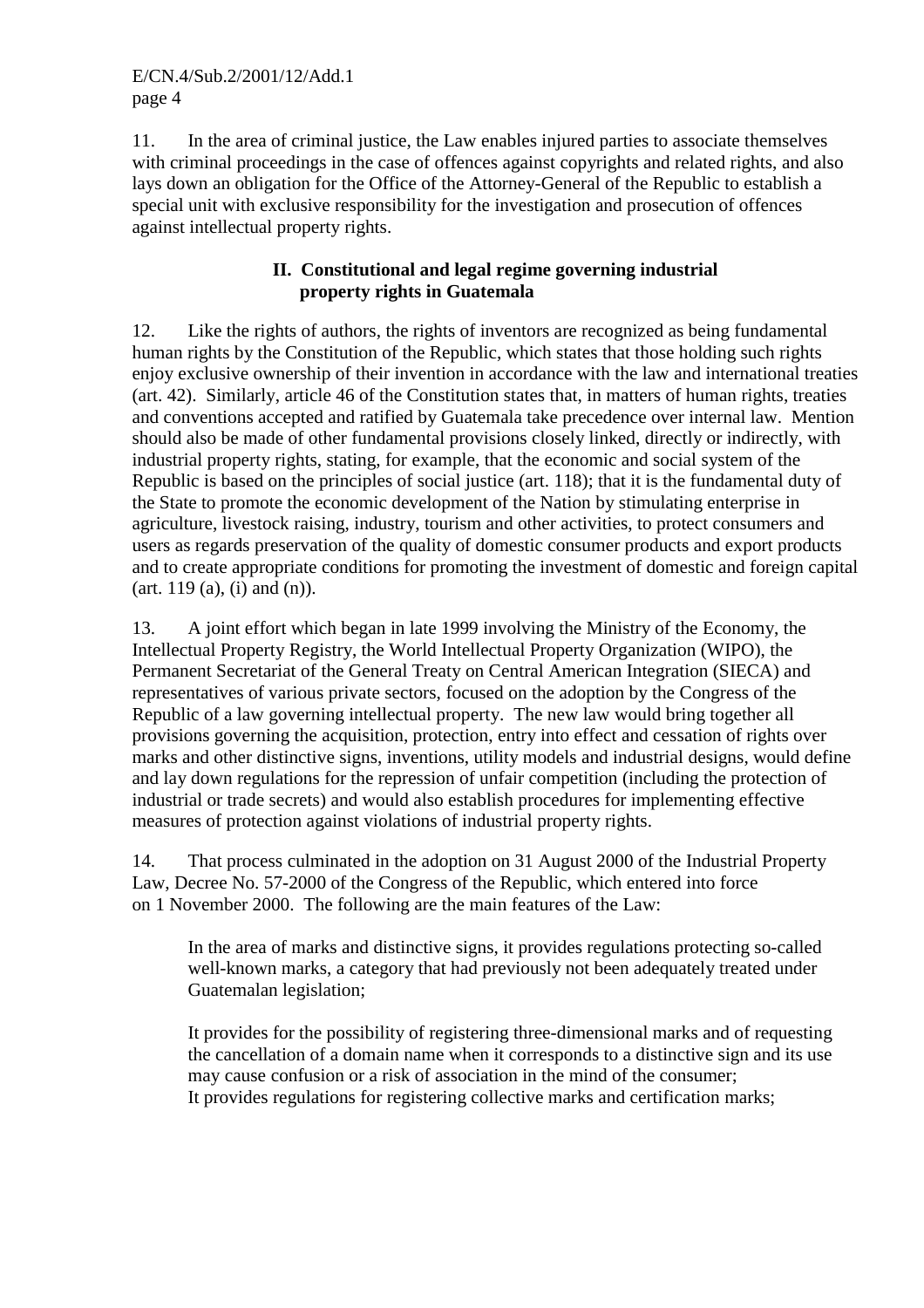It provides for the possibility of opening a registry of appellations of origin, as a subdivision of geographical indications, but exclusively of appellations originating in Guatemala, ownership over which shall be assigned to the State, with the possibility for the administrating body, in which the Intellectual Property Registry participates, to authorize its use by third parties, in accordance with the specific rules and regulations to be adopted in each case;

In the area of patents, it makes provision, for the first time, for protection of plant varieties, pharmaceuticals and agricultural chemicals, previously excluded from this type of protection;

It establishes regulations for the protection of utility models and industrial designs;

It contains a group of provisions governing unfair competitive practices, in particular those relating to trade secrets and violations thereof, including undisclosed information and test data provided to the administrative authority for the purpose of obtaining medical licences prior to marketing pharmaceuticals and agricultural products;

In all categories of rights covered by the new Law, provision has been made for modern and expeditious registration procedures enabling applicants to obtain registration promptly;

The Law contains a series of regulations for the enforcement of industrial property rights which include the possibility for injured parties to obtain provisional measures, including so-called border measures; the establishment of oral proceedings for civil claims for compensation and the possibility, if the parties involved so agree, of submitting disputes to conflict-resolution procedures pursuant to the Arbitration Law;

In the area of criminal justice, the Law enables injured parties to associate themselves with criminal proceedings in the case of offences against intellectual property rights and lays down an obligation for the Office of the Attorney-General of the Republic to establish a special unit with exclusive responsibility in the area of intellectual property; similarly, the characterization in the Penal Code of offences against intellectual property rights is brought into line with the provisions of the Law.

## **III. Limitations of rights**

15. As intellectual property rights, like all rights, are not absolute, the new Guatemalan legal regime provides exceptions for each category of rights, to permit an appropriate balance between the legitimate interests of holders and the vital interests of the community.

16. The Industrial Property Law provides explicitly for cases in which the exclusive rights granted to holders may not be invoked to challenge acts by third parties without prior authorization. Such cases are specified in the provisions below.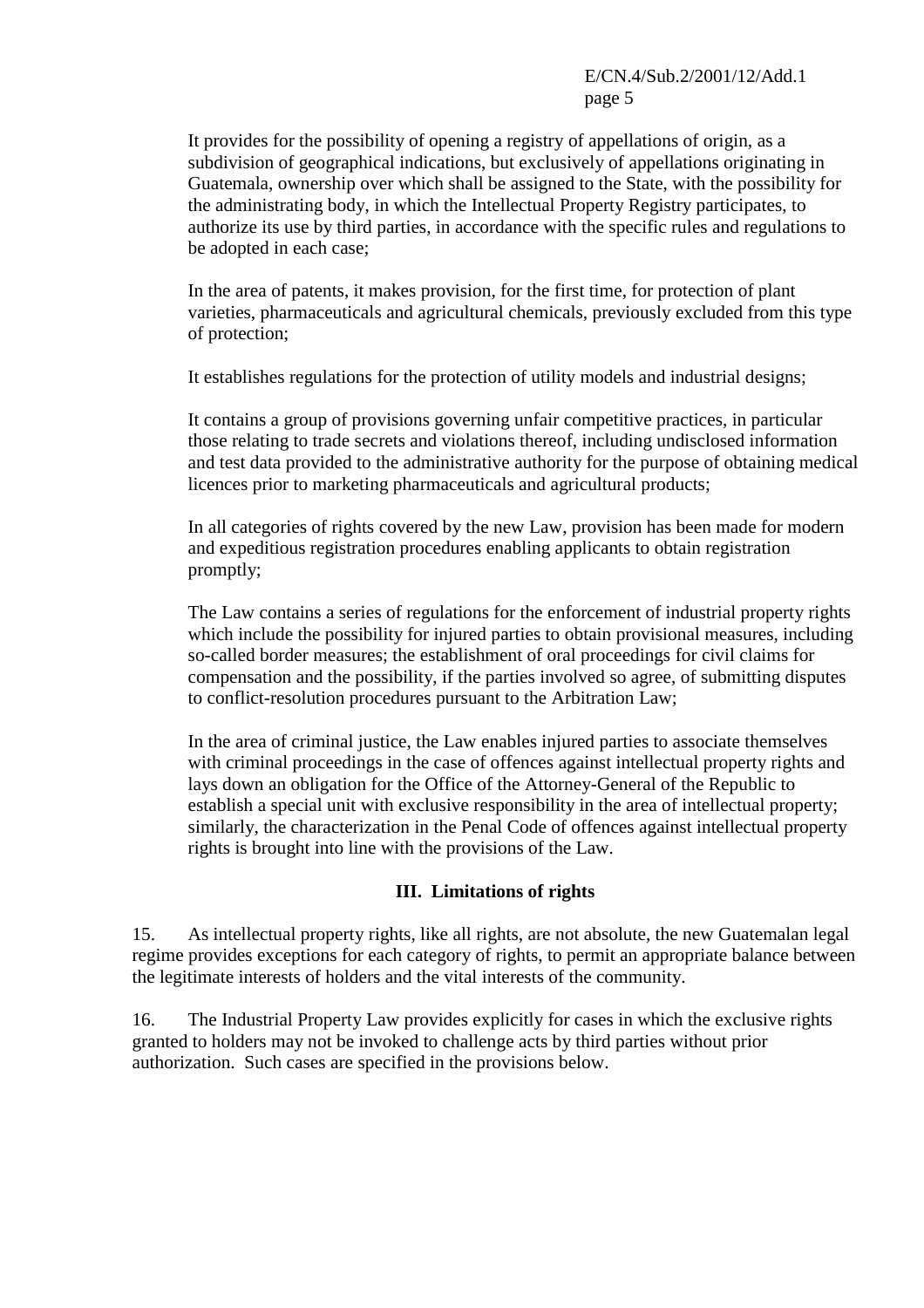17. In the area of marks, the Industrial Property Law stipulates the following:

 (a) The registration of a mark does not grant the right to prohibit a third person from using the following in relation to products or services legitimately placed on the market: (i) his name or address, or those of his trade establishments; (ii) indications or information about the characteristics of his products or services, including their quantity, quality, utilization, geographical origin or price and (iii) indications or information about availability, utilization, application or compatibility of his products or services, in particular with regard to spare parts or accessories. This limitation shall apply provided the product is used in good faith and there can be no confusion regarding the trade source of the products or services involved (art. 36);

 (b) The registration of a mark does not give its holder the right to prevent the free movement of products that bear it legitimately and have been introduced into the market, in the country or abroad, by that holder or by another person having the holder's consent or economic ties with the holder, provided the products and any packaging that has come into immediate contact with them have undergone no modification or deterioration (art. 37);

 (c) When the mark consists of a label or other sign composed of a series of names or graphic elements, protection will not include those names or graphic elements which are in general use or necessary in a trade context (art. 38).

18. In the area of patents, the Industrial Property Law stipulates the following:

 (a) The following may not be protected by patents: (i) diagnostic, therapeutic and surgical methods for the treatment of humans or animals; (ii) an invention whose use would be contrary to public order or morality, it being understood that such use will not be considered contrary to public order or morality solely because it is prohibited, limited or made subject to conditions by a legal or administrative provision and (iii) an invention whose commercial use is necessary to preserve the health of humans, animals, plants or the environment (art. 92);

 (b) When the patent protects a plant, animal or other organism capable of reproduction, the holder may not prevent third parties from using that entity as an initial basis for obtaining new viable biological material and marketing the material thus obtained, except where repeated use of the patented material would be required in order to obtain such material (art. 129, para. 3);

 (c) When the patent protects a plant or animal or its reproductive or multiplication material, the holder may not prevent the use of the product obtained from the protected plant or animal for subsequent reproduction or multiplication by a farmer or stockbreeders, and the marketing of that product for agricultural use or consumption, provided the product has been obtained on the farmer or stockbreeder's own holding and that the reproduction or multiplication is performed on the same holding (art. 129, para. 4);

 (d) The patent shall not entitle the holder to prevent: (i) acts performed in the private sphere and for non-commercial purposes; (ii) acts performed exclusively for purposes of experimentation concerning the subject of the patented invention; (iii) acts performed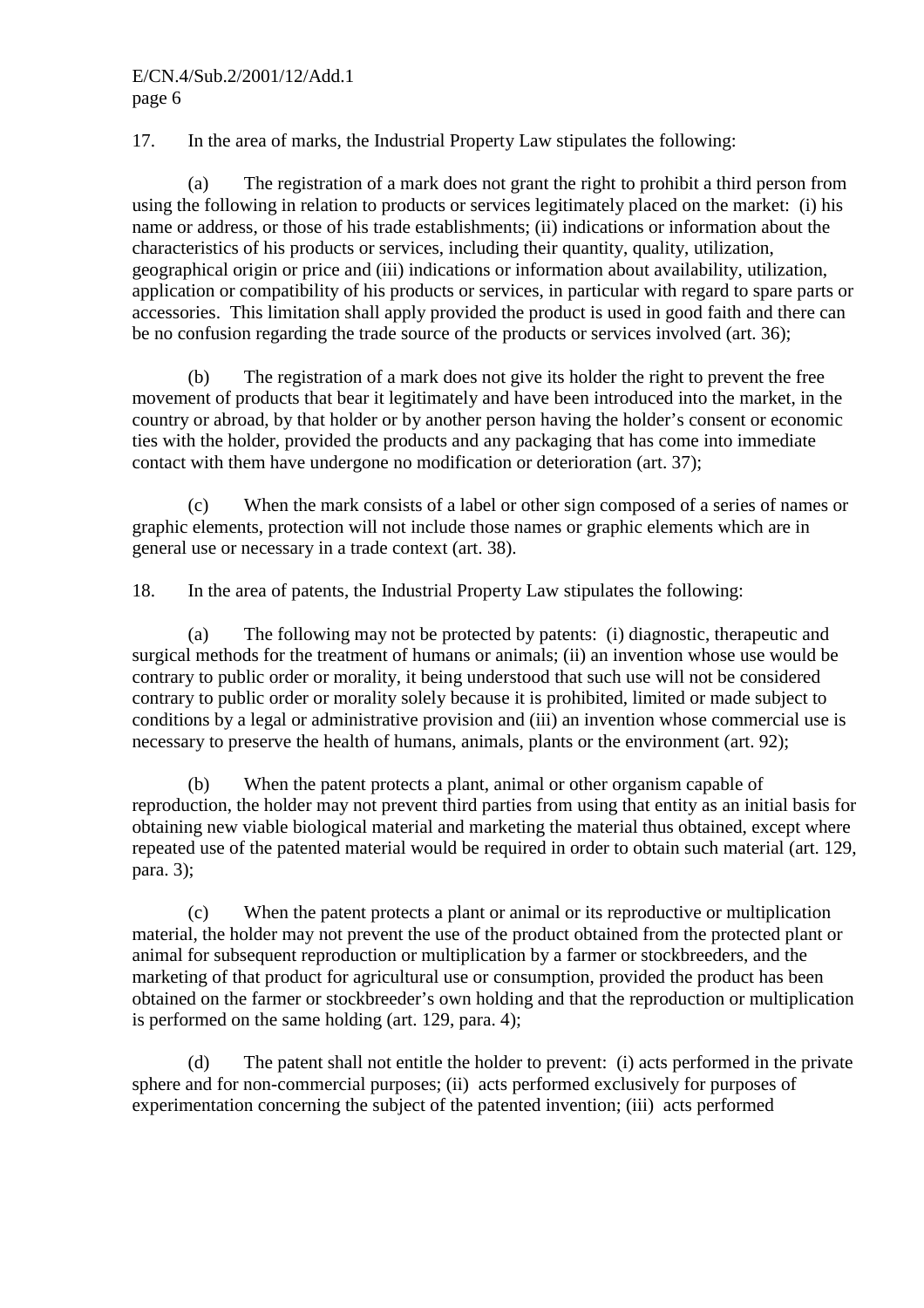exclusively for purposes of teaching or scientific or academic research, for non-commercial purposes, concerning the subject of the patented research and (iv) acts referred to in article 5 ter of the Paris Convention for the Protection of Industrial Property (art. 130);

 (e) The patent shall not give the right to prevent a third party from conducting trade negotiations concerning a product protected by the patent or obtained through a patented procedure, after that product has been placed on the market in any country by the holder of the patent or by another person having the consent of or economical ties with the holder (art. 131);

 (f) When the patent protects biological material capable of reproduction, the patent shall not cover the material obtained through the multiplication or propagation of the material introduced into the market in accordance with paragraph 1, provided that the multiplication or propagation is a necessary result of the use of the material in conformity with the purposes for which it was introduced into the market, and that the material deriving from such use is not used for purposes of multiplication or propagation (art. 130, last para.);

 (g) In the public interest and in particular for reasons of national emergency, public health, national security or non-commercial public use, or in order to correct an anti-competitive practice, the Registry may stipulate the following at any time, at the request of the authority or an interested person and after hearing the person concerned: (i) that the invention that has been patented or in respect of which a patent has been applied for shall be used for industrial or business purposes by a State agency or by one or more public or private legal entities designated for that purpose; or (ii) that the invention that has been patented or in respect of which a patent has been applied for shall remain open to the granting of one or more obligatory licences, in which case the competent national authority may grant a licence to anyone who requests one, subject to the conditions established (art. 134).

19. In the area of copyright, the Law on Copyright and Related Rights stipulates:

Works protected by this Law may be communicated lawfully, without the authority of the author or payment of any remuneration being necessary, where the communication: (i) occurs in an exclusively domestic environment, provided that no direct or indirect economic interest exists and that the communication is not deliberately disseminated outside by any means, either entirely or in part; (ii) is made for exclusively educational purposes in the course of the activities of a teaching institution by the staff and students of the said institution, provided that the communication has no direct or indirect profit-making purpose and the public consists solely of the staff and students of the institution or parents or tutors of students and other persons directly connected with its activities and (iii) is essential for the conduct of a legal or administrative proceeding (art. 63);

 (b) With regard to works already disclosed, the following is likewise permitted without the authority of the author: (i) the reproduction by reprographic means of articles or short excerpts from lawfully published works for teaching or the holding of examinations at educational institutions, provided that there is no profit-making purpose and the use does not interfere with the normal exploitation of the work or prejudice the legitimate interests of the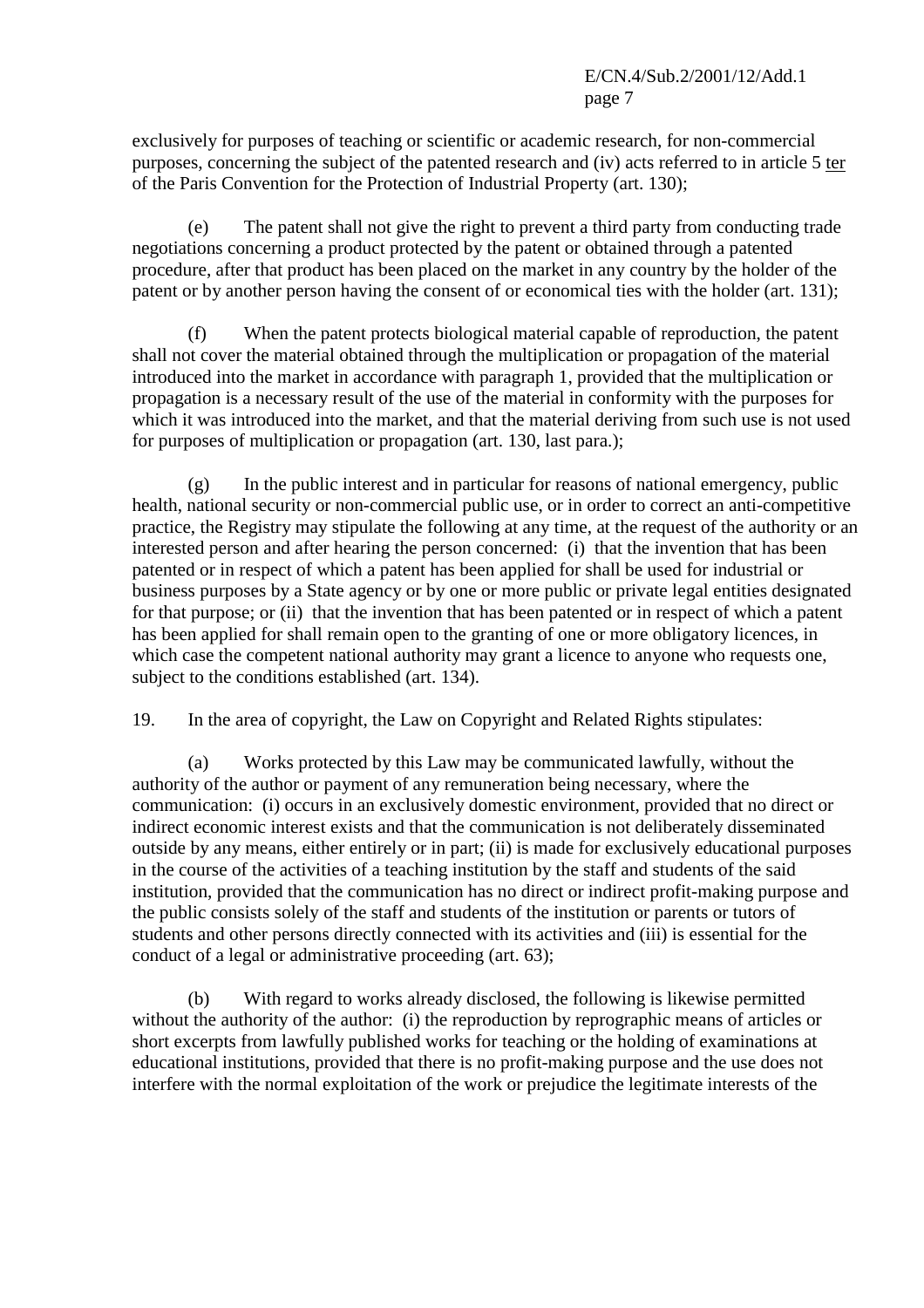author; (ii) the individual reproduction of a work by a non-profit-making library or archive where the copy is in its permanent collection, for the purpose of preserving the said copy and replacing it in case of need, or alternatively for the replacement of a similar copy in the permanent collection of another library or archive where that copy has been mislaid, destroyed or rendered unusable, provided that it is not possible to acquire the copy in a reasonable time, or on reasonable terms; (iii) the reproduction of a work for the purpose of judicial or administrative proceedings and (iv) the reproduction of a work of art on permanent display in a public place, or on the outer wall of a building, such reproduction being done in a medium different from that used for the making of the original, provided that the name of the author, if known, the title of the work, if available, and the place in which it is located are specified (art. 64);

 (c) It shall be permissible for the lawful copy of a work expressed in writing to be lent to the public by a library or archive whose activities have no direct or indirect profit-making purpose (art. 65);

 (d) It shall be lawful, without the authorization of the owner of the rights and without payment of remuneration, on condition that the source and the name of the author of the work used, if given, are mentioned: (i) to reproduce and distribute information, news and topical articles in the press, or disseminate them by broadcasting or cable distribution, provided that such reproduction, broadcasting or transmission to the public has not been expressly reserved; (ii) to reproduce and make available to the public in connection with information on current events, by means of photography, videograms, broadcasting or cable transmission, fragments of works seen or heard in the course of the said events, to the extent justified by the informatory purpose; (iii) to make use, by any means of communication to the public, for the purposes of imparting information on current events, of political or judicial speeches, dissertations, addresses, sermons and other similar works delivered in public, provided that the authors thereof shall retain the exclusive right to publish them for other purposes; (iv) to include in one's own work fragments of the works of others in written, audio or audiovisual form, and also three-dimensional, photographic and other similar works, provided that the said works have already been disclosed and that they are included by way of quotation or for analysis in connection with teaching or research (art. 66);

 (e) Lectures or courses given at teaching establishments may be freely annotated and collected, but their publication or reproduction, whether total or partial, is prohibited without the written authority of the person who delivered them (art. 67);

 (f) The publication of laws, decrees, regulations, ordinances, agreements, resolutions and the decisions of courts and administrative bodies, and also official translations of such texts, may be done freely insofar as the official publication is adhered to (art. 68);

 (g) The publication of the portrait or photograph of a person shall be free only for information, scientific, cultural or teaching purposes or where it is connected with events or circumstances in the public or social interest, provided that the prestige or reputation of the person is not thereby diminished and that the publication is not contrary to morality or proper practice (art. 69);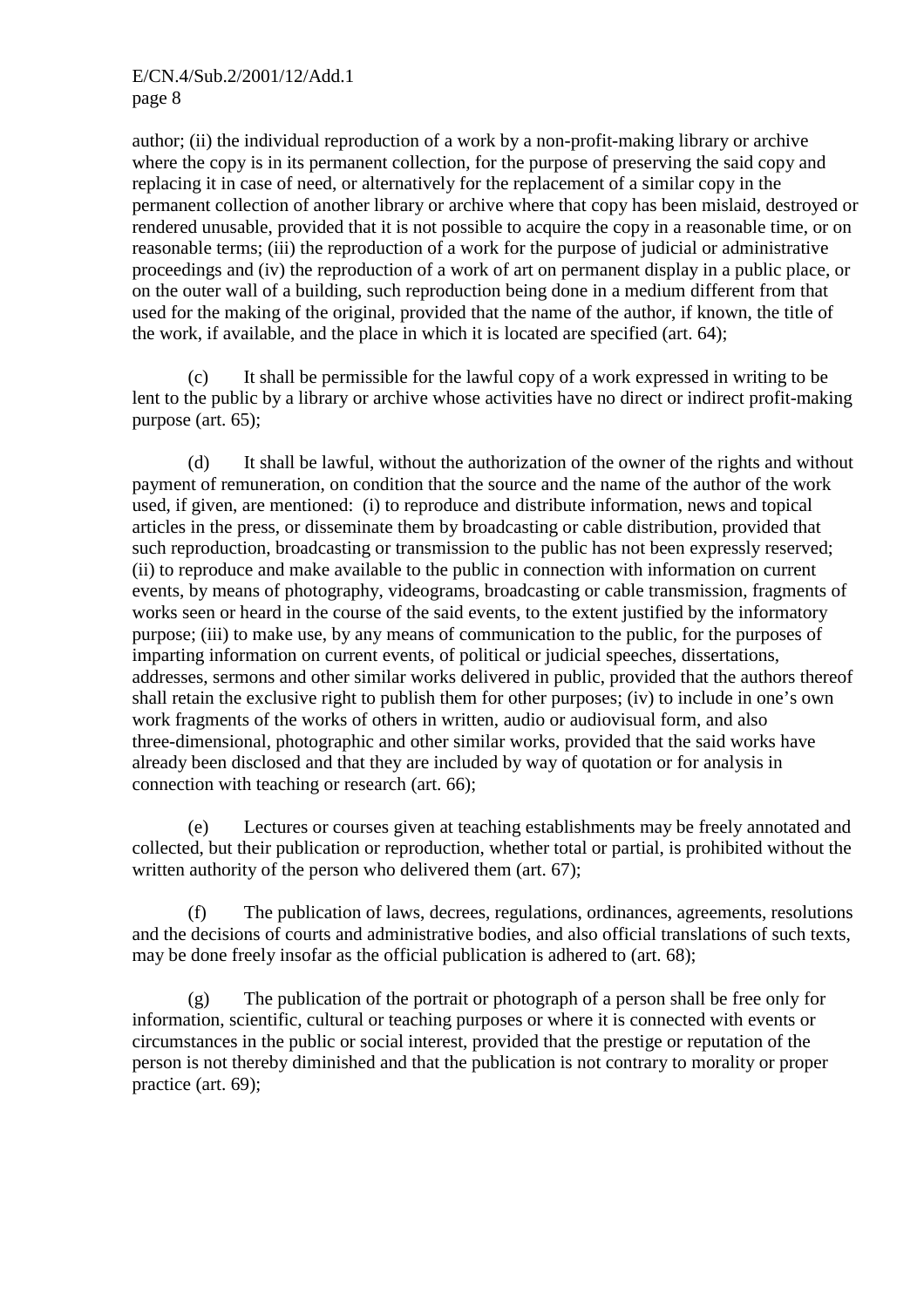(h) The performance of phonograms and the receiving of radio or television broadcasts shall be lawful where it is done for the purposes of demonstration to customers in business establishments that display and sell receiving, reproduction or other similar apparatus or audio or audiovisual media that embody the works used (art. 70);

 (i) Broadcasting organizations may, without the authority of the author or payment of special remuneration, make ephemeral recordings of a work that they have the right to broadcast, using their own equipment and for use in their own broadcasts. Nevertheless, the broadcasting organization shall destroy the recording within a period of six months from its making, except where a longer period has been agreed with the author. The recording may be preserved in official archives where it possesses exceptional documentary character (art. 71).

## **IV. Protection of traditional knowledge, indigenous cultural values, folklore and access to biological diversity**

20. The intellectual property regime of Guatemala contains no provisions governing the protection of traditional knowledge, indigenous cultural values, folklore and access to biological diversity, but draft legislation in this area is expected to be enacted shortly.

21. There are, however, other legal provisions which lay down regulations for certain aspects relating to those areas.

22. The Constitution of the Republic lays down the following basic norms:

 (a) The right of persons and communities to their cultural identity, in accordance with their values, their language and their customs, is recognized (art. 58);

 (b) National artistic expression, popular art, folklore and indigenous handicrafts and industries, must be given special protection by the State in order to preserve their authenticity. The State shall foster the opening of national and international markets in order to ensure a free market for the work of artists and handicraft workers, and it shall promote their training and professional and financial advancement (art. 63);

 (c) The conservation, protection and improvement of the natural heritage of the Nation is declared to be in the national interest. The State shall encourage the establishment of national parks and nature reserves and sanctuaries, which shall be inalienable. A law shall guarantee their protection and the protection of the fauna and flora they contain (art. 64);

 (d) Guatemala is made up of different ethnic groups, including indigenous groups of Mayan ancestry. The State recognizes, respects and promotes their ways of life, customs, traditions and forms of society, the wearing of indigenous costumes by men and women, languages and dialects (art. 66). In this connection, the Law on Copyright and Related Rights, Decree No. 33-98, stipulates that expressions of folklore belong to the cultural heritage of the country and shall be provided for in specific legislation (art. 14);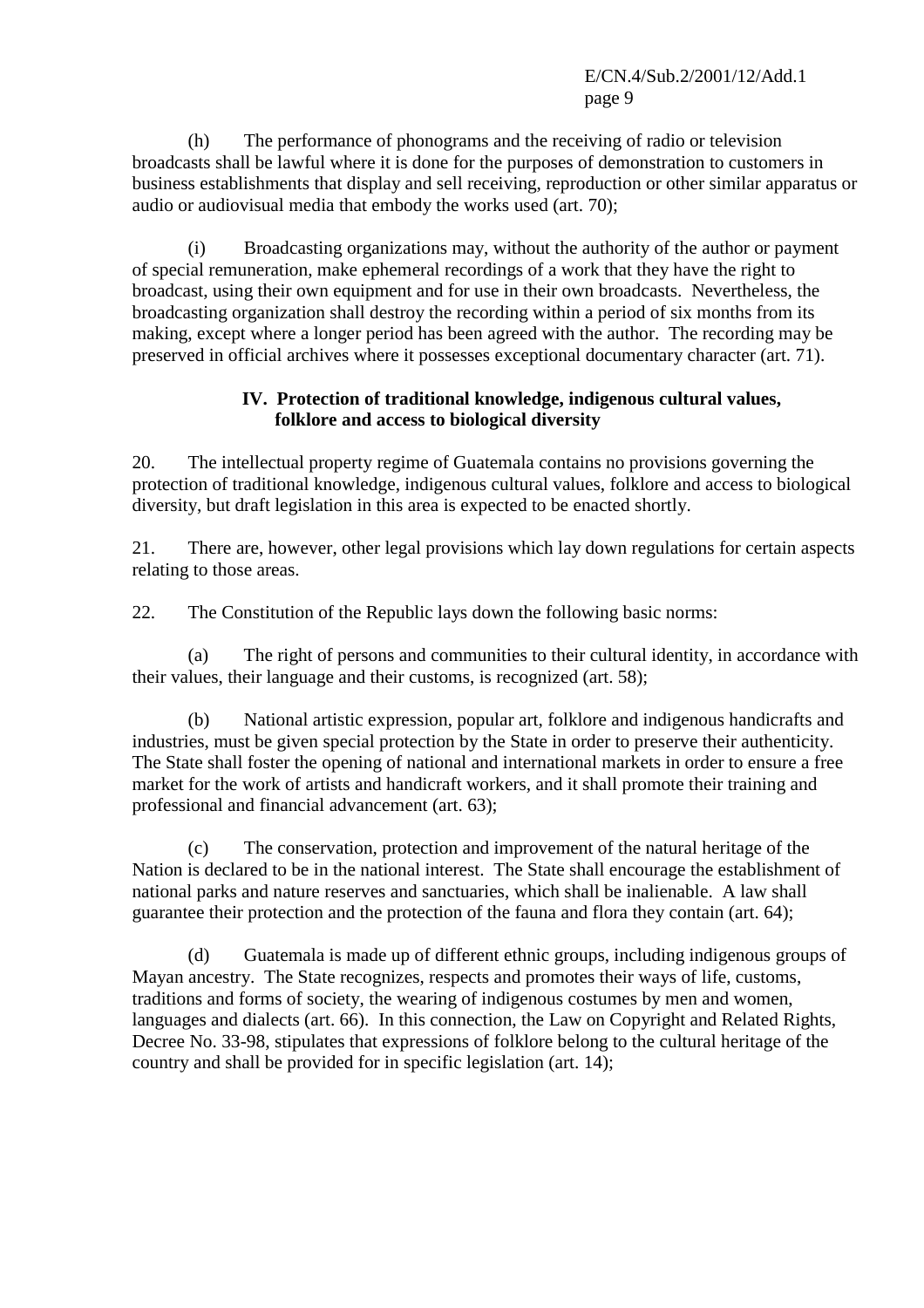(e) The State, the municipalities and the inhabitants of the national territory shall be obliged to foster social, economic and technological development aimed at preventing contamination of the environment and maintaining ecological equilibrium. The necessary standards should be laid down to ensure that the fauna, flora, land and waters are used and developed rationally and not plundered (art. 97);

23. The following instruments are also in force in Guatemala:

 (a) Law on the Protection and Improvement of the Environment (Decree No. 68-86 of the Congress of the Republic), which aims at ensuring ecological equilibrium and the quality of the environment to improve the quality of life of the country's inhabitants. Its specific objectives are: the protection, conservation and improvement of natural resources; restoration of the environment and prevention of its misuse; prevention, regulation and control of causes of environmental deterioration and contamination of ecological systems; design of educational, environmental and cultural systems; environmental policy design; promotion of appropriate technologies, etc.;

 (b) Law on Protected Areas (Decree No. 4-89 of the Congress of the Republic). This law was promulgated for two specific purposes: (i) introduction of regulations for the use, handling and conservation of the country's wildlife resources; (ii) establishment of the Guatemalan System for Protected Areas;

 (c) Decree No. 20-76, establishing the Exclusive Economic Area, and the Law on Animal Health (Decree No. 463 of the Congress of the Republic) represent ordinary legislation applicable to this field.

24. Similarly, the Convention on Biological Diversity was adopted on 21 February 1995 by Decree No. 5-95 of the Congress of the Republic, ratified on 14 June 1995, and its instrument of ratification deposited with the United Nations on 10 July 1995. The objectives of the Convention, which was elaborated at the Earth Summit held in Rio de Janeiro in June 1992, are the conservation of biological diversity, the sustainable use of resources and the sharing of the benefits arising out of their use.

25. The Peace Agreements contain provisions relating to the environment, natural resources and sustainable development, including the following:

 (a) Indigenous communities are recognized as having the right to their traditional practices with regard to the use of natural resources;

 (b) The use of customary law in indigenous communities for managing their internal affairs, principally as regards their natural heritage, is validated and tacitly accepted;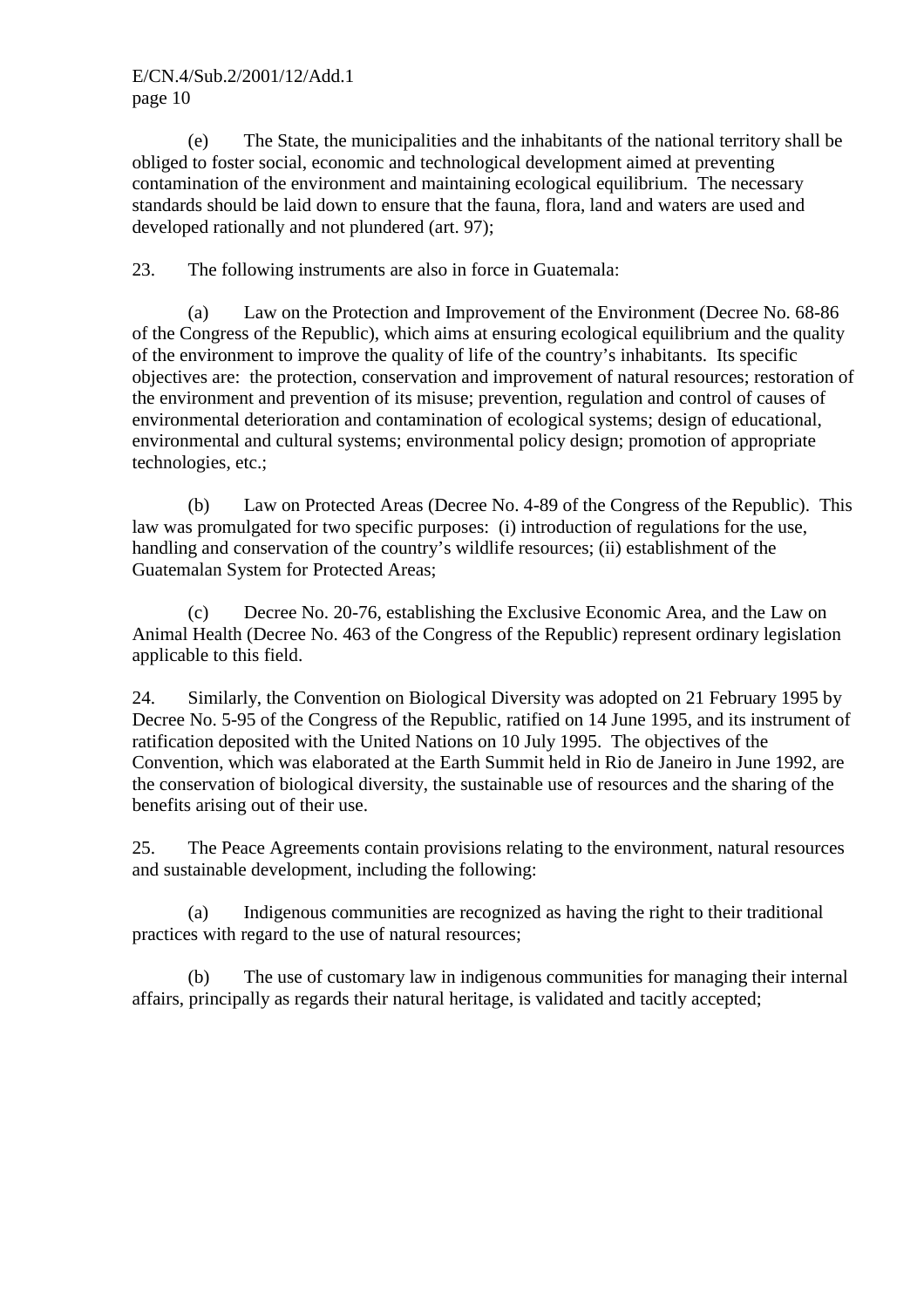(c) The Guatemalan nation is defined and characterized as being of national unity, multi-ethnic, multicultural and multilingual;

 (d) Provision is made for economic and social policies to be designed and implemented, based on sustainability, to achieve an increase in the country's total productivity (with special emphasis on the areas of ecotourism, forestry and fishery resources) for the sectors of the population which are currently in a situation of poverty.

## **B. Mexico**

[Original: Spanish]

1. The Convention on Biological Diversity is an example of progress in international law in the establishment of norms of protection to address the new problems arising from technological advances and developments in natural resource exploitation.

2. Trends in human rights have led to a movement for the recognition of the collective rights of indigenous peoples and communities, and they in turn have demanded rights over the natural resources in their territories.

3. Indigenous peoples have a relationship of respect and care with natural resources, and they have developed a wealth of traditional knowledge. As a result, their territories are ones of great biological diversity.

4. Indigenous peoples and communities did not consider it necessary to patent or register such knowledge, resources or practices. On becoming aware of the many forms of appropriation of their territories, including their traditional knowledge, they have demanded that their territories and knowledge be respected and that they themselves be taken into account in the elaboration of rules for the protection of their own technologies.

5. With regard to intellectual property and human rights, it should be noted that States do not recognize indigenous peoples as having rights that are a priori inalienable, hence as parties to the Convention on Biological Diversity. Thus there is no recognition of the relationship between indigenous peoples' lands and territories, their knowledge and biodiversity.

6. Despite the fact that indigenous peoples are recognized by the Convention, it establishes no mechanisms for their participation. Similarly, the Convention does not attach importance to action to combat biopiracy or indigenous peoples' lack of control over the genetic resources in their lands and territories, including marine areas. Finally, it shows obvious favouritism for current international, multilateral, bilateral and national legal frameworks, including intellectual property regimes and their impact on indigenous knowledge, and fails to connect article 8 (j) and others to various international instruments dealing with indigenous rights.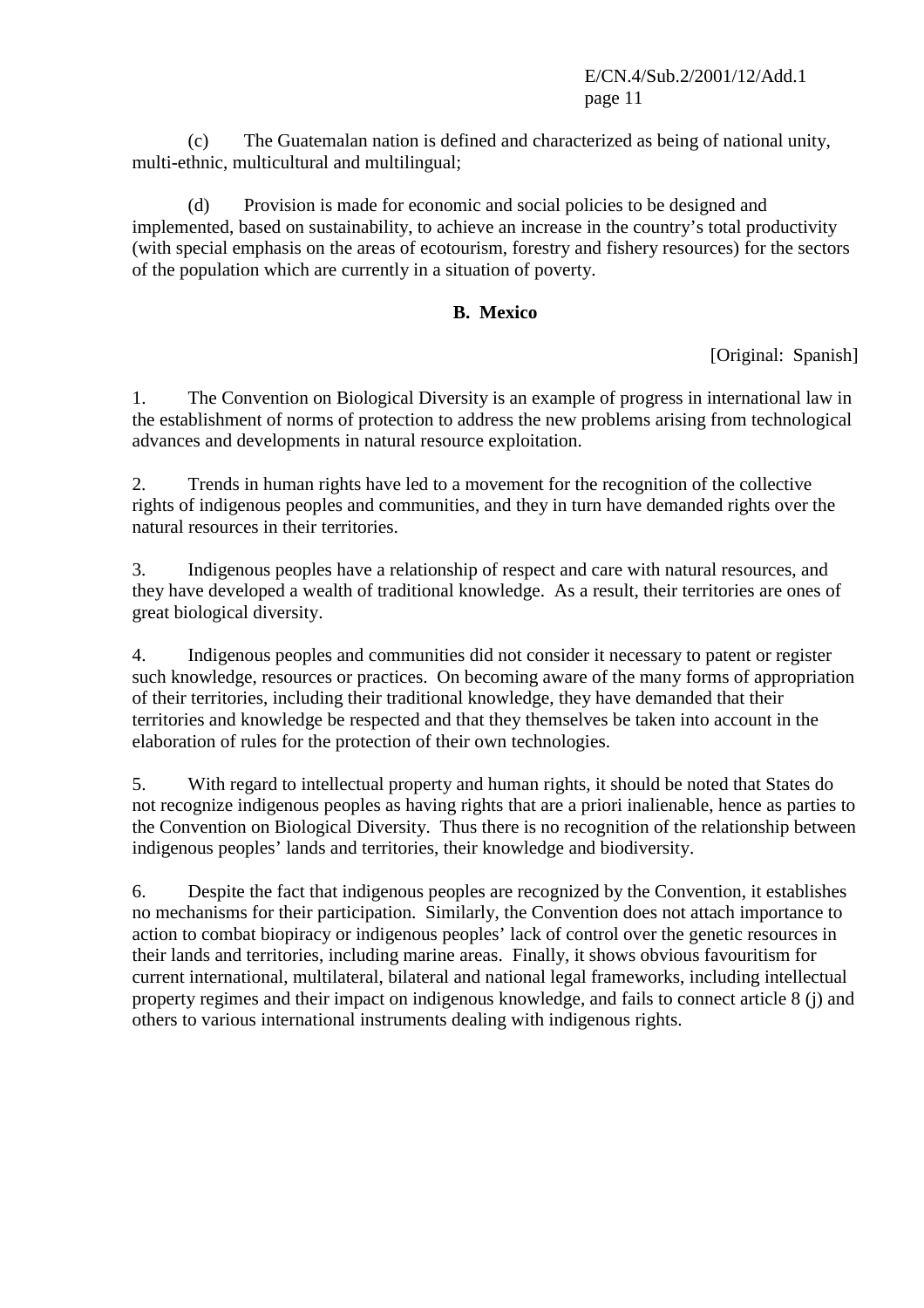7. The Instituto Nacional Indigenista proposes the following in order to give effect to resolution 2000/7:

 (a) Elaboration of mechanisms to ensure the effective participation by indigenous peoples in the implementation of article 8 (j) of the Convention on Biological Diversity and related articles through the following:

- (i) Recognition of indigenous peoples as parties to the Convention;
- (ii) Adoption of the recommendation of the second international indigenous forum regarding the establishment of a working group on indigenous populations;
- (iii) Involvement of indigenous peoples in the interpretation of article 8 (j) and related articles, including legislative reforms in this area, environmental plans of action and impact studies;
- (iv) As a matter of urgency, promotion of the right to prior informed consent in all mechanisms designed to ensure participation by indigenous peoples;

 (b) Development of mechanisms and processes to ensure indigenous peoples' control over their lands and territories for the protection and improvement of their biodiversity;

- (i) Recognition of the a priori inalienable rights of indigenous peoples;
- (ii) Recognition of the relationship between indigenous peoples' territories and lands and their knowledge, innovations and practices in relation to biodiversity;
- (iii) Recognition of their right to demarcate their lands and territories;

 (c) Development of mechanisms for ensuring the participation of indigenous peoples in the process of incorporating the sustainable use of their resources, procedures and practices, provided they have first given their informed consent, into development plans, policies and processes at national and international level, with special attention to cross-border topics of importance to indigenous people;

 (d) Elaboration of practices for the prevention of biopiracy, monitoring of bioprospection and access to genetic resources;

> (i) Moratorium on all bioprospecting and/or collection of biological material in indigenous peoples' territories and in protected areas, as well as the issuance of patents based on such collection, until such time as a system of protection is established;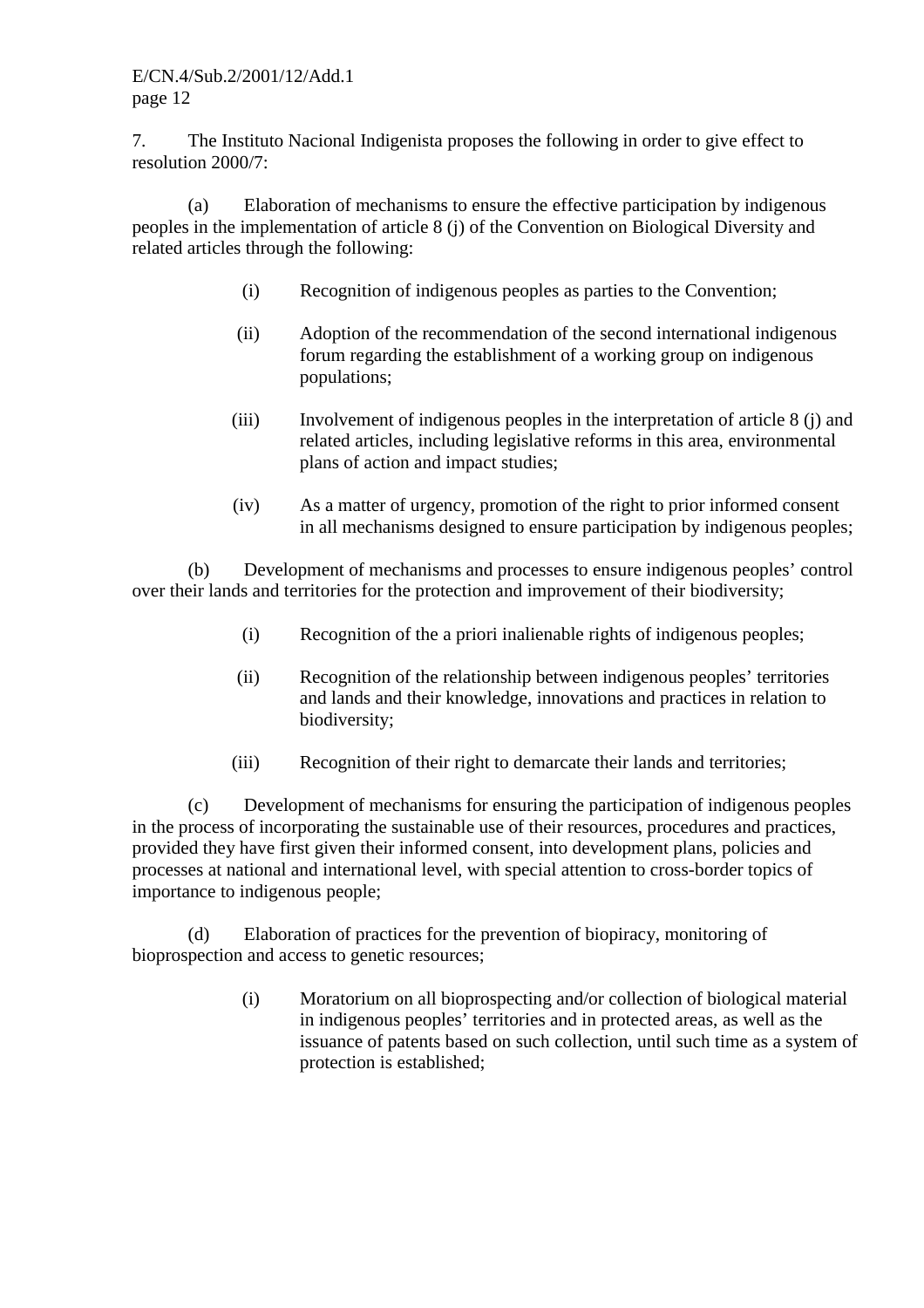(ii) Recognition of indigenous people's rights to access to and repatriation of genetic material held in all ex situ collections, such as gene banks, herbalist shops and botanical gardens;

 (e) Distribution of the benefits deriving from the use of indigenous knowledge in accordance with other rights, obligations and responsibilities, such as land rights and the right of indigenous people to manage their own culture, in order to facilitate the transmission of knowledge, innovations, practices and values to future generations.

# **II. REPLIES RECEIVED FROM INTERNATIONAL ORGANIZATIONS**

## **World Intellectual Property Organization**

1. WIPO believes that both the human rights and the intellectual property communities would be best served by a technical and accurate analysis of the relationship between intellectual property rights and human rights which refers to specific cases. WIPO remains willing to contribute its expertise on intellectual property to discussions of this nature.

2. The relationship between intellectual property and human rights has received little attention. It was in recognition of this that WIPO, in cooperation with OHCHR, organized the successful panel discussion on intellectual property and human rights on 9 November 1998.

3. Article 15 of the International Covenant on Economic, Social and Cultural Rights (ICESCR) protects both the human right of authors to benefit from the moral and material interests resulting from their literary, artistic and scientific productions, and the human right of the public to have access to productions protected by the author's rights. The two rights are formulated and juxtaposed in a similar way in the Universal Declaration.

4. The right to the use and dissemination of information - the freedom "to participate in the cultural life of the community, to enjoy the arts and to share in scientific advancement and its benefits" - and the right to protect the creators of information - the "moral and material interests resulting from any scientific, literary or artistic production of which he is the author" - may at once be both complementary and competing. Realization of the former rights may depend upon the promotion and protection of the latter rights; on the other hand, exercise of the latter rights may, in certain circumstances, appear to hinder or frustrate realization of the former rights.

5. The tension is, however, the antechamber to a larger debate on the relationship between IP and the realization and promotion of other human rights in ICESCR and the Universal Declaration, such as the rights to health, adequate food and education, as well as the right to development.

6. Resolving tensions and striking balances is, however, not unfamiliar to the IP system. All IP rights are subject to various exceptions and limitations, and in some cases compulsory (non-voluntary) licences, tools which can be used to strike the right balance between the rights of creators and those of users. These limitations can resolve tensions internal to intellectual property and external to other systems - such as human rights.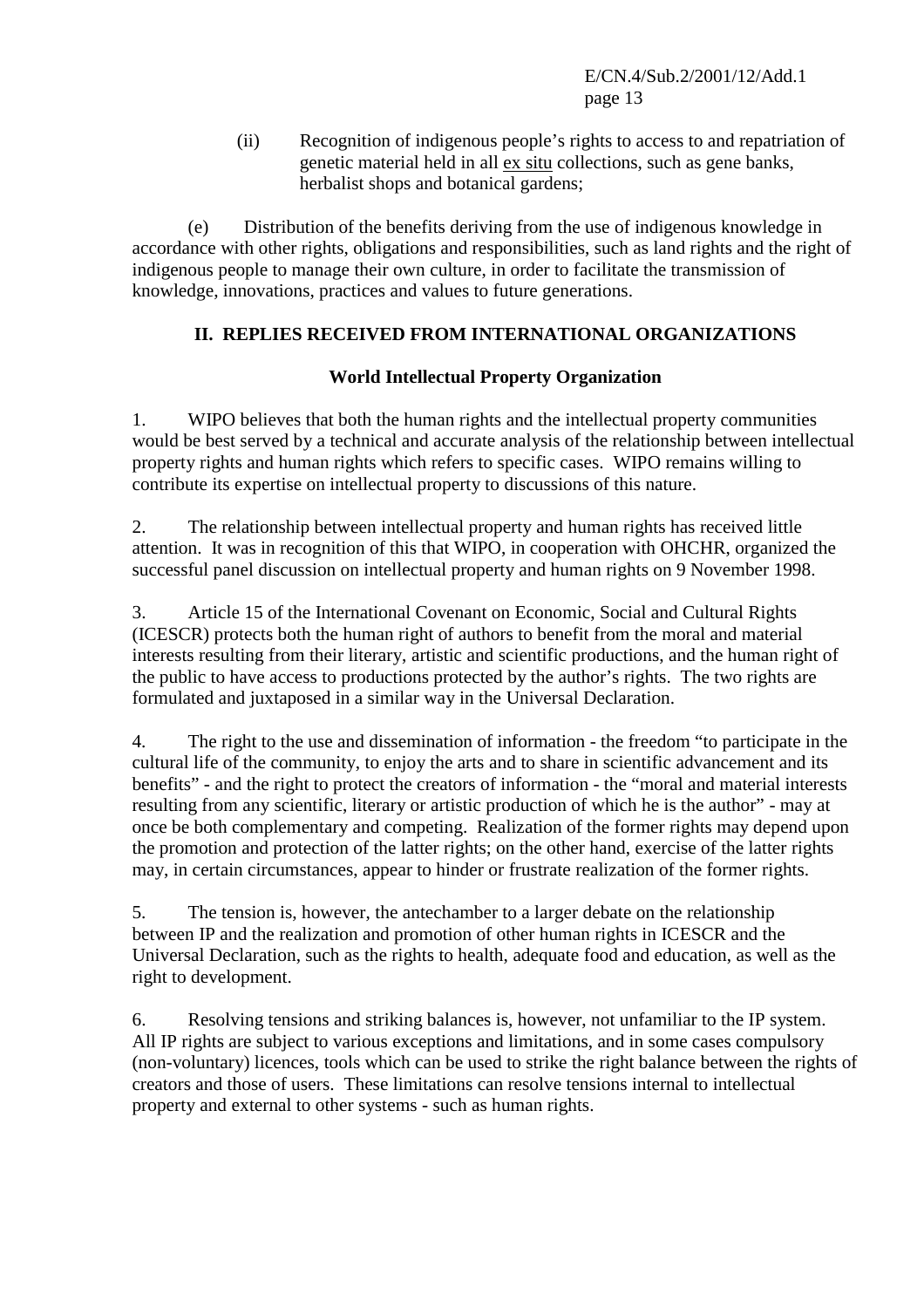$\overline{a}$ 

7. International IP standards provide for legal measures that may be adopted in national laws to balance the rights and interests of rights-holders and the public. These measures permit national authorities to craft their IP laws in line with their respective economic, social, technological and cultural developmental goals.

8. For example, in the field of patents, these measures enable national laws to exclude from patentability what would otherwise be patentable subject matter or to restrict patent rights, on grounds such as the protection of human, animal or plant life and health, prejudice to the environment, morality and the ordre public.∗

9. More generally, article 8 of the TRIPS Agreement provides that:

- "1. Members may, in formulating or amending their laws and regulations, adopt measures necessary to protect health and nutrition, and to promote the public interest in sectors of vital importance to their socio-economic and technological development, provided that such measures are consistent with the provisions of this Agreement.
- "2. Appropriate measures, provided that they are consistent with the provisions of this Agreement, may be needed to prevent the abuse of intellectual property rights by right holders or the resort to practices which unreasonably restrain trade or adversely affect the international transfer of technology."

10. In addition, national laws can authorize compulsory licensing under certain conditions (as set out in article 31 of the TRIPS Agreement) and measures can be adopted to control anti-competitive practices in contractual licenses (see article 40 of the TRIPS Agreement).

11. However, these are enabling provisions only, and their precise scope, meaning and effect in practice are subject to the interpretation and implementation of national lawmakers.

12. The possibilities created by the provisions are not, however, unlimited and should not be interpreted so broadly as to negate the underlying fundamental goals and advantages of the IP system. The patent system, for example, encourages people to invent. Granting exclusive rights to an invention for a limited period of time, in particular to those engaged in commercial enterprises, encourages them to invest the resources necessary to make and commercialize the inventions. The patent system also encourages people to disclose inventions, rather than retain them as trade secrets. It should also be borne in mind that new inventions, by definition, do not take away from the public what the public already had. Inventions have to be new, which means different from what existed before.

<sup>∗</sup> See, for example, article 27 (2) of the TRIPS Agreement, "Members may exclude from patentability inventions, the prevention within their territory of the commercial exploitation of which is necessary to protect ordre public or morality, including to protect human, animal or plant life or health or to avoid serious prejudice to the environment, provided that such exclusion is not made merely because the exploitation is prohibited by their law."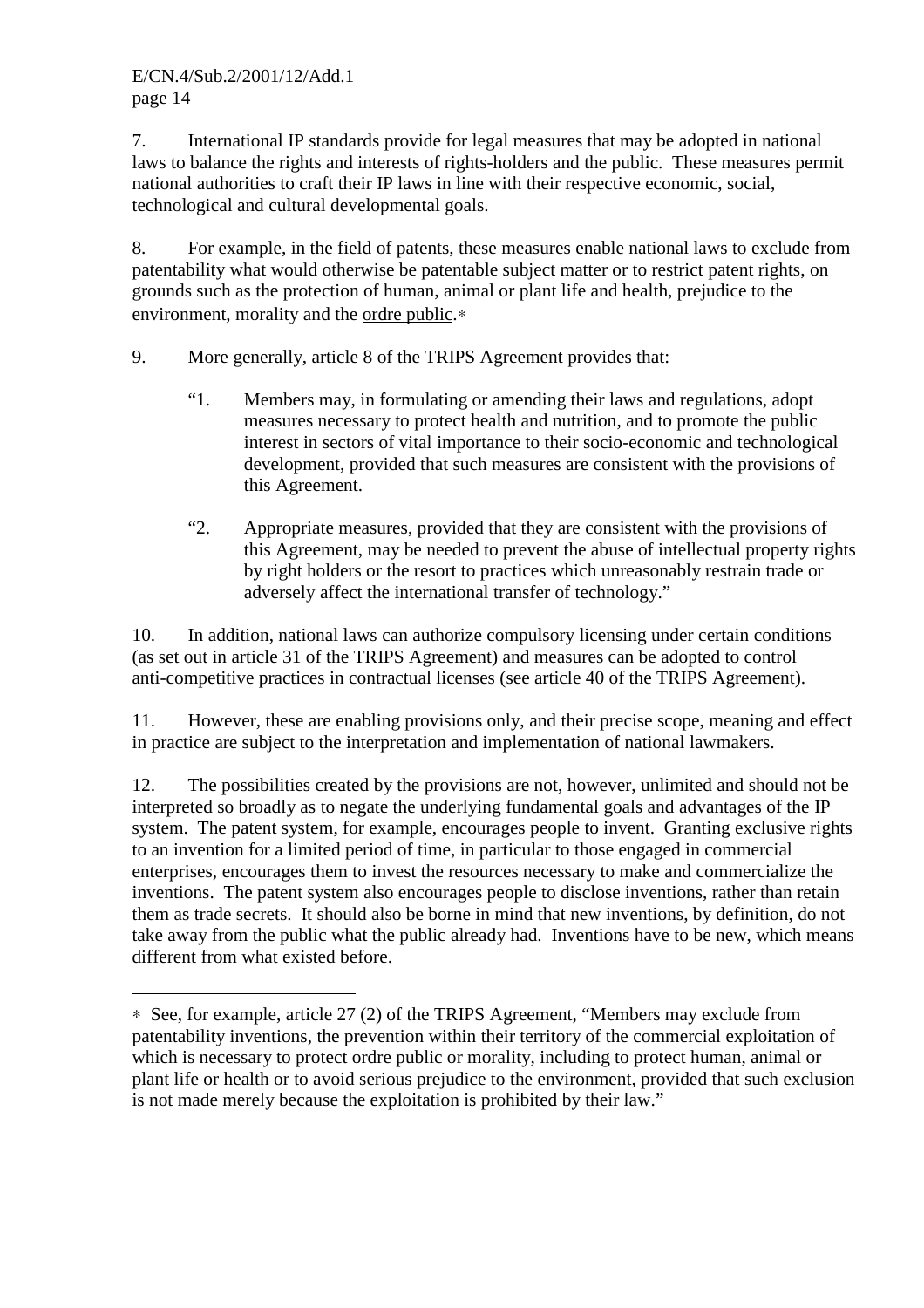13. Similarly, in the field of copyright, national legislators may take advantage of certain exceptions and limitations which are, however, not designed to undermine the fundamental principles of the copyright system.

14. All human rights are interdependent and indivisible. The Vienna Declaration and Programme of Action (1993) adopted at the World Conference on Human Rights notes that "(a)ll human rights are universal, indivisible and interdependent and interrelated. The international community must treat human rights globally and in a fair and equal manner, on the same footing and with the same emphasis".

15. Tensions between various human rights are not uncommon and balances must be struck all the time. For example, tensions between the right to freedom of speech and the right to privacy and to dignity are well known.

16. Thus, IP laws do not vest authors and inventors with absolute and unrestricted rights, as is sometimes suggested. For example, resolution 2000/7 adopted by the Sub-Commission on the Promotion and Protection of Human Rights on 17 August 2000 affirms that IP is a human right "subject to limitations in the public interest". Such statements appear to pass over the complementarity of interests that authors/inventors and the wider public have in an IP system and the system's built-in limitations, exceptions to the system and the tools that can be used to find the right balance.

17. Of course, there may always be legitimate disagreements over what constitutes the "right balance". What constitutes the right balance depends largely upon one's perspective. Just as with a conflict that may exist between, for example, the rights to freedom of speech and to privacy, there is often no single right answer, but as many perspectives as there are affected constituencies. Implicit within the notion of "balance" is a compromise in which as many competing interests as possible are satisfied as far as possible. The IP system allows lawmakers certain flexibilities and options to meet their respective developmental goals, and in so doing the opportunity to strike the right balance.

# **III. REPLIES RECEIVED FROM NON-GOVERNMENTAL ORGANIZATIONS**

## **A. British Copyright Council**

1. The British Copyright Council is an association of bodies representing those who create, or hold interests or rights in literary, dramatic, musical and artistic works, and those who give performances, or hold rights or interests in performances, being works and performances in which rights subsist under the United Kingdom Copyright Designs and Patents Act (1988) as amended.

2. The British Copyright Council supports the resolution in principle but would emphasize three matters.

3. The first refers to the relationship between intellectual property and industrial property. At one time, industrial property (patents, designs, trademarks and so on) and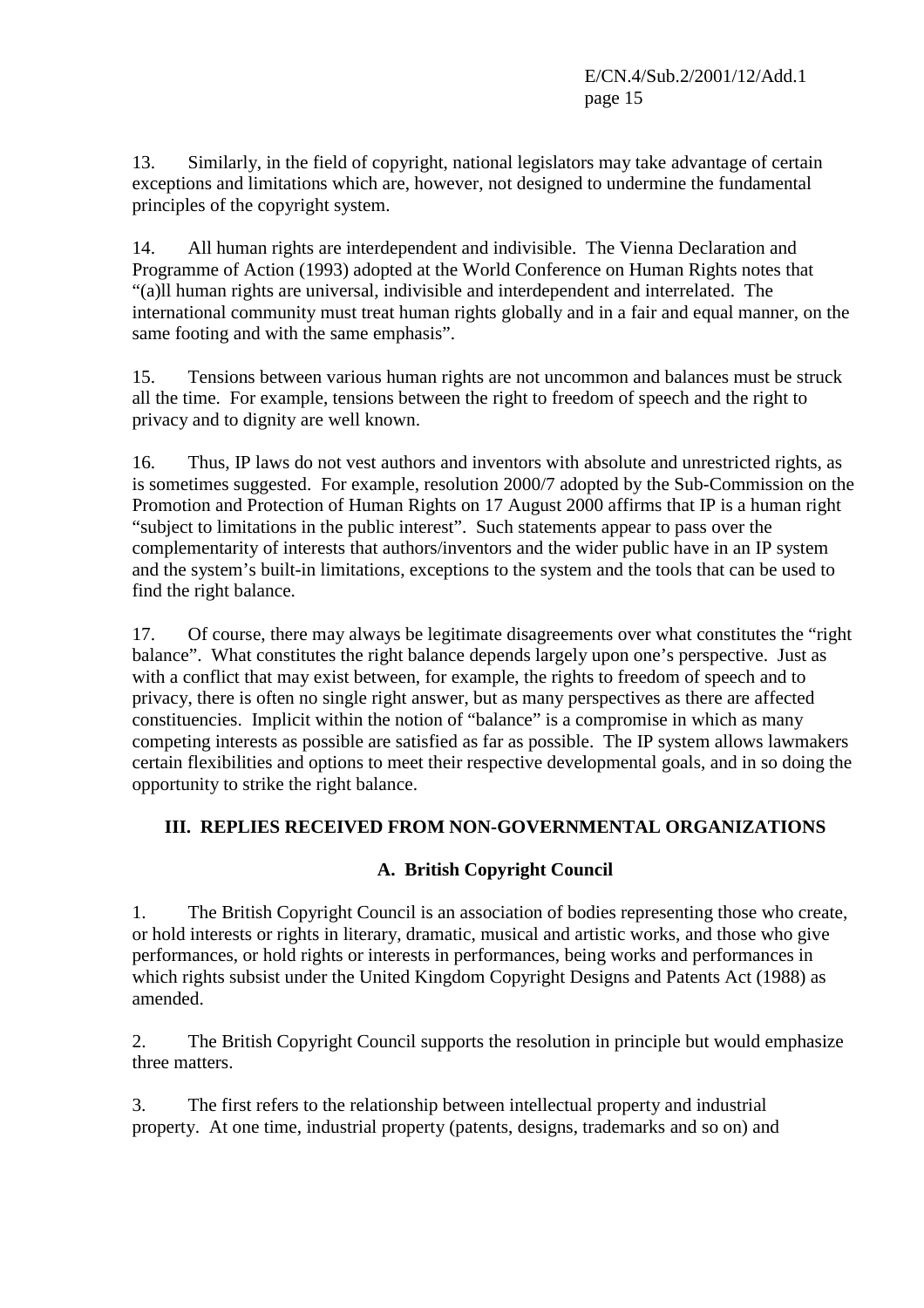copyright (intellectual property) tended to be treated separately. Industrial property came under the umbrella of the Paris Convention (1883) as revised and copyright under the Berne Convention (1986) as revised. The underlying justifications for these types of right differed in some respects, as indeed did the rationales for different types of industrial property, for example as between patents and trademarks. Today, it is much more common for the term intellectual property to be used generically to cover all rights in this area. For example, the Trade-Related Aspects of Intellectual Property Agreement (TRIPS) covers virtually all areas of intellectual property, and indeed the generic term is not used by the World Intellectual Property Organization, which is responsible for much of the international developments in intellectual property. However, it must be borne in mind that, whilst there may be some conceptual similarities between the different branches of intellectual property, there are also important differences. It does not necessarily follow, in human rights matters as in other areas, that the approach should always be the same. Thus, any evaluations of patents or trademarks do not automatically or necessarily apply to copyright.

4. The second issue relates to the balance between copyright as a property rights and the protection of the public interest. Creators of copyright works and related subject matter have rights which are recognized and guaranteed by article 27 of the Universal Declaration on Human Rights. They are fundamental private property rights. However, they are not absolute: there are various control mechanisms built into this area of law to ensure that an appropriate balance is maintained between private property and the public interest, for example, to participate in the cultural life of the community, to enjoy the arts and to share in scientific advancements and its benefits, as identified in article 27 (1) of the Universal Declaration.

5. Thus, the scope of copyright protection is limited and does not provide control over the ideas, information or concepts expressed in such works. Further, all jurisdictions have various built-in public interest exceptions and limitations permitting some uses of works without consent.

6. However, limitations upon the private property rights of creators cannot go too far without undermining the very essence of the property rights. Many international conventions, alive to the need to ensure that the balance does not tilt unfairly against authors, performers and related right-holders, thereby, in effect, resulting in the expropriation of fundamental private property rights, now contain a so-called three-step test. For example, article 13 of the TRIPS Agreement provides that member States shall confine limitations or exceptions to exclusive rights to certain special cases which do not conflict with a normal exploitation of the work and do not unreasonably prejudice the legitimate interests of the right-holder.

7. Thus, while in general, copyright comprises a set of exclusive rights, there are opportunities to modify them by, on occasion, allowing free use of copyright works, or use in exchange for fair compensation; but all such modifications are subject to the three-step test. This has been the approach taken, for example, in the recently adopted European Directive on Copyright and Related Rights in the Information Society (May 2001).

8. It may be that the exceptions and limitations to exclusive private property rights of copyright holders, within the terms of the three-step test, do not always satisfy the needs of those in developing countries, for example, who require access to works for education, research or